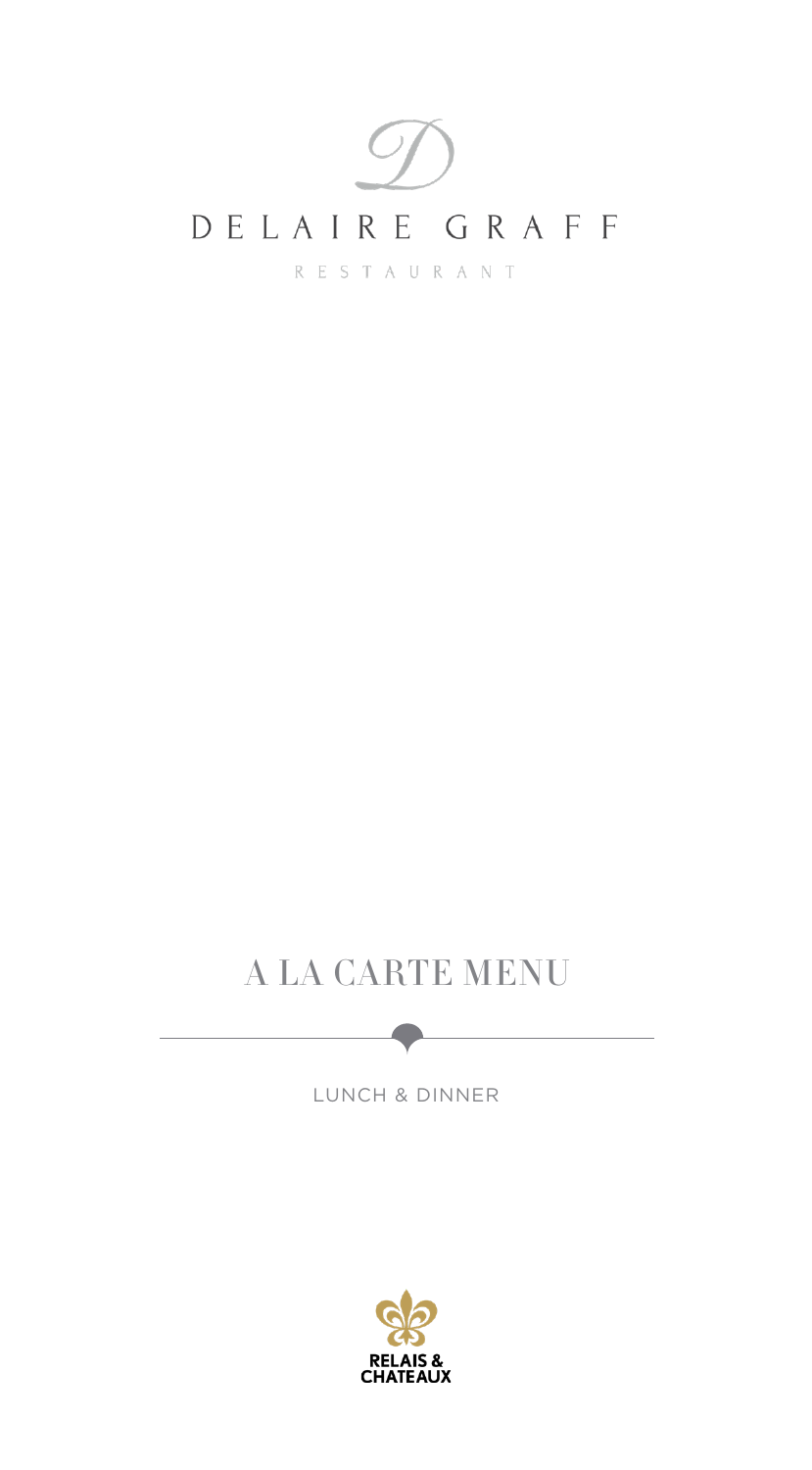

FOOD PHILOSOPHY

We follow an ethos of seasonality.

The finest dishes begin with the best ingredients, and the best ingredients are those closest to you. Inspired by the beautiful surroundings of the Cape Winelands, our team create flavoursome, colourful and immersive dining experiences. At our restaurant, each plate celebrates the valley around us through provenance driven dishes, perfectly paired to an award-winning portfolio of wines.

Sugli sur

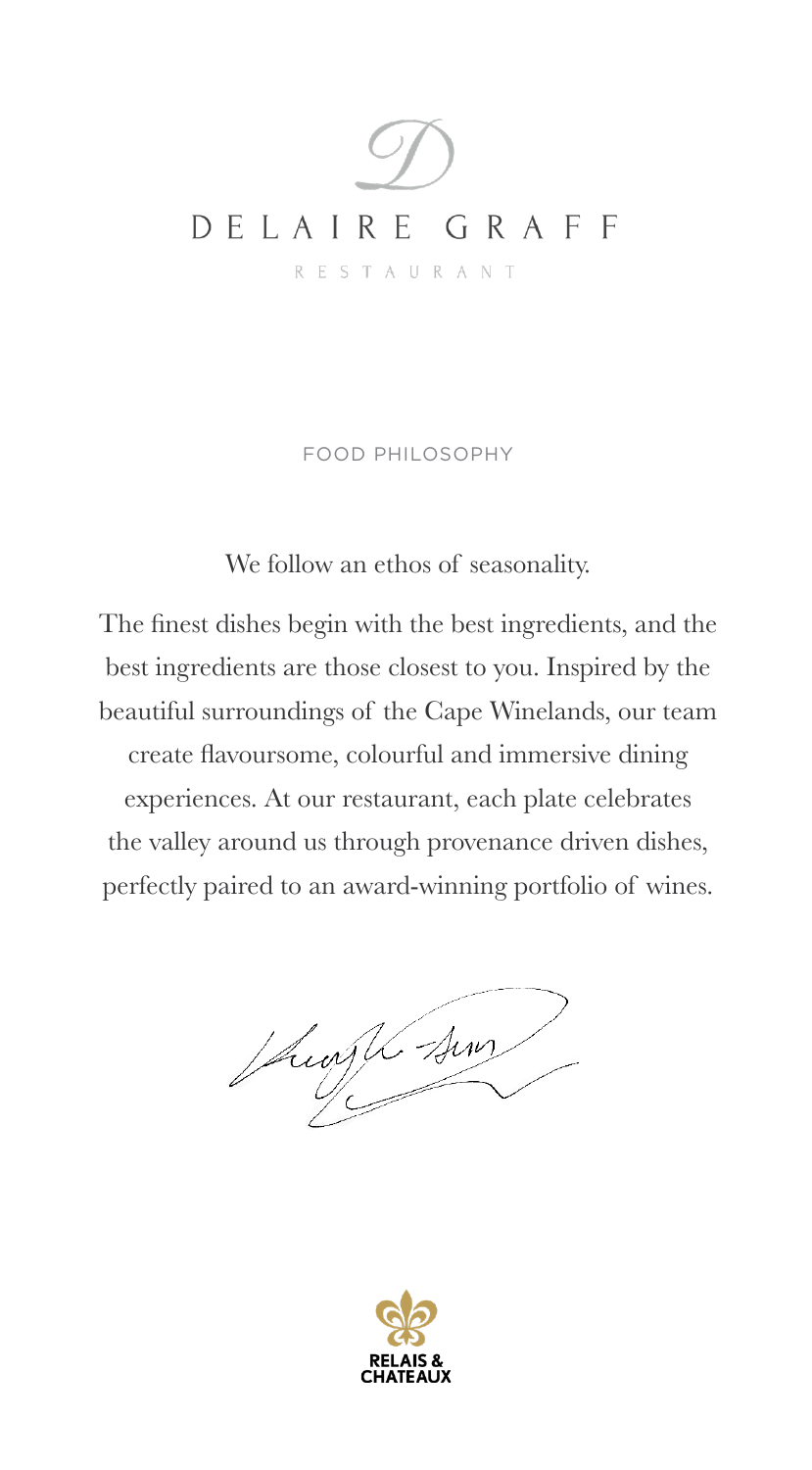

APPETIZERS

WEST COAST MUSSEL | 255 coconut, ginger, chilli, coriander

WILD MUSHROOM TORTELLINI | 230 oak smoked stanford, shimeji

BELNORI CHEVIN | 230 garden beet, red cabbage chutney, walnut

BUTTER ROASTED PINK PRAWNS | 280 granadilla, apple, basil oil, lemon & thyme powder, sago crisp

WINTER CAPRESE | 280 ciao ciao mozzarella croquette, napolitana, olive, basil

> BONSMARA BEEF CARPACCIO | 225 cauliflower, rocket, pine nuts, onion

NAMIBIAN RED CRAB TORTELLINI | 225 bisque, citrus

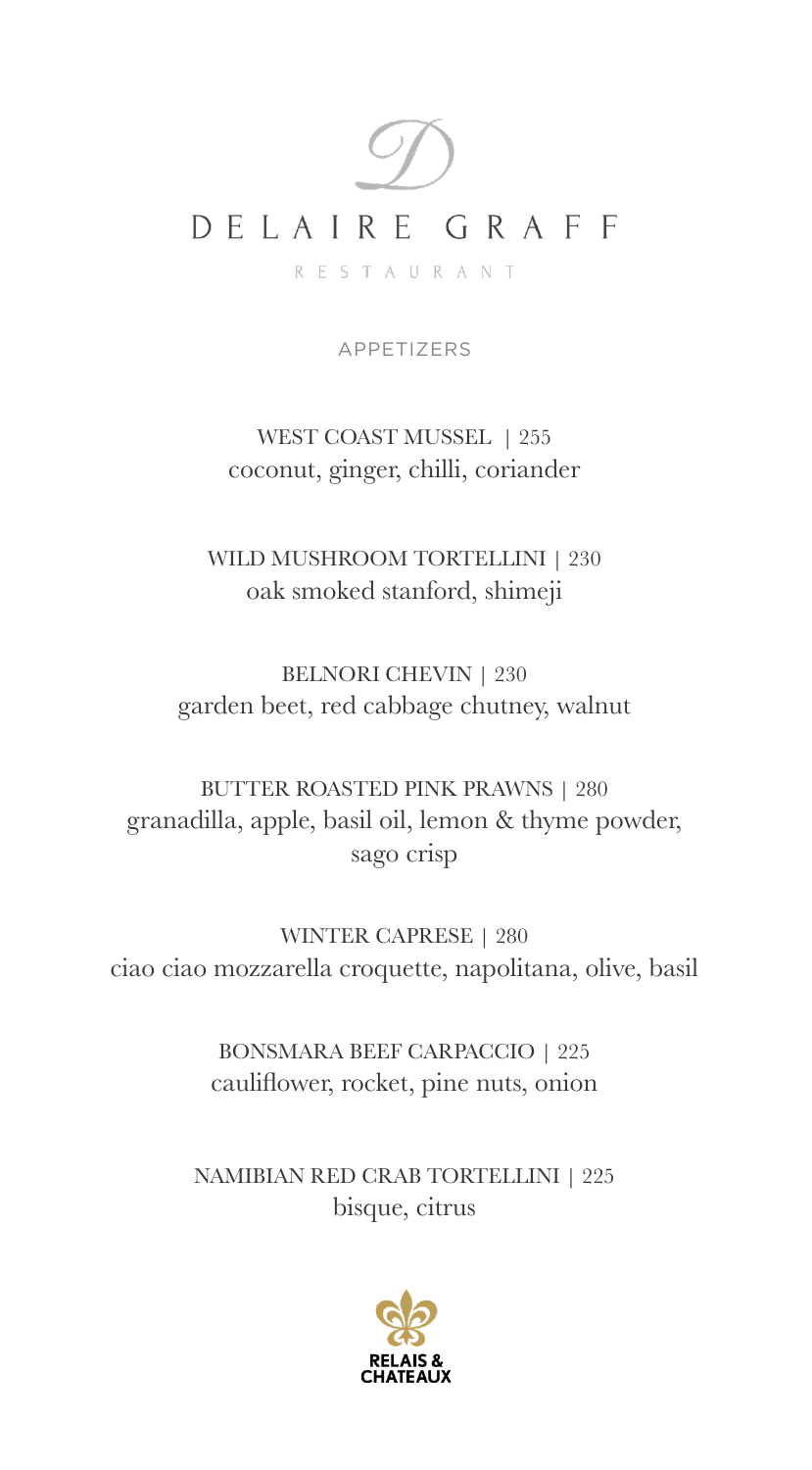

SALADS

LUNCH ONLY

PEAR & BLUE CHEESE SALAD | 235 garden leaves, karoo blue cheese, pancetta, walnut, cranberry, red cabbage, fennel

PINK PRAWN & MELON | 265 avocado, radish, spring onion, granadilla vinaigrette

DELAIRE CAESAR | 265 cos lettuce, white anchovy, soft boiled egg, bacon, melba toast

SIDES

Garden broccoli, brown butter, almond | 95 Greenhouse garden salad | 90 Baked cauliflower gratin | 90 Truffle & karoo crumble chips, aioli | 125

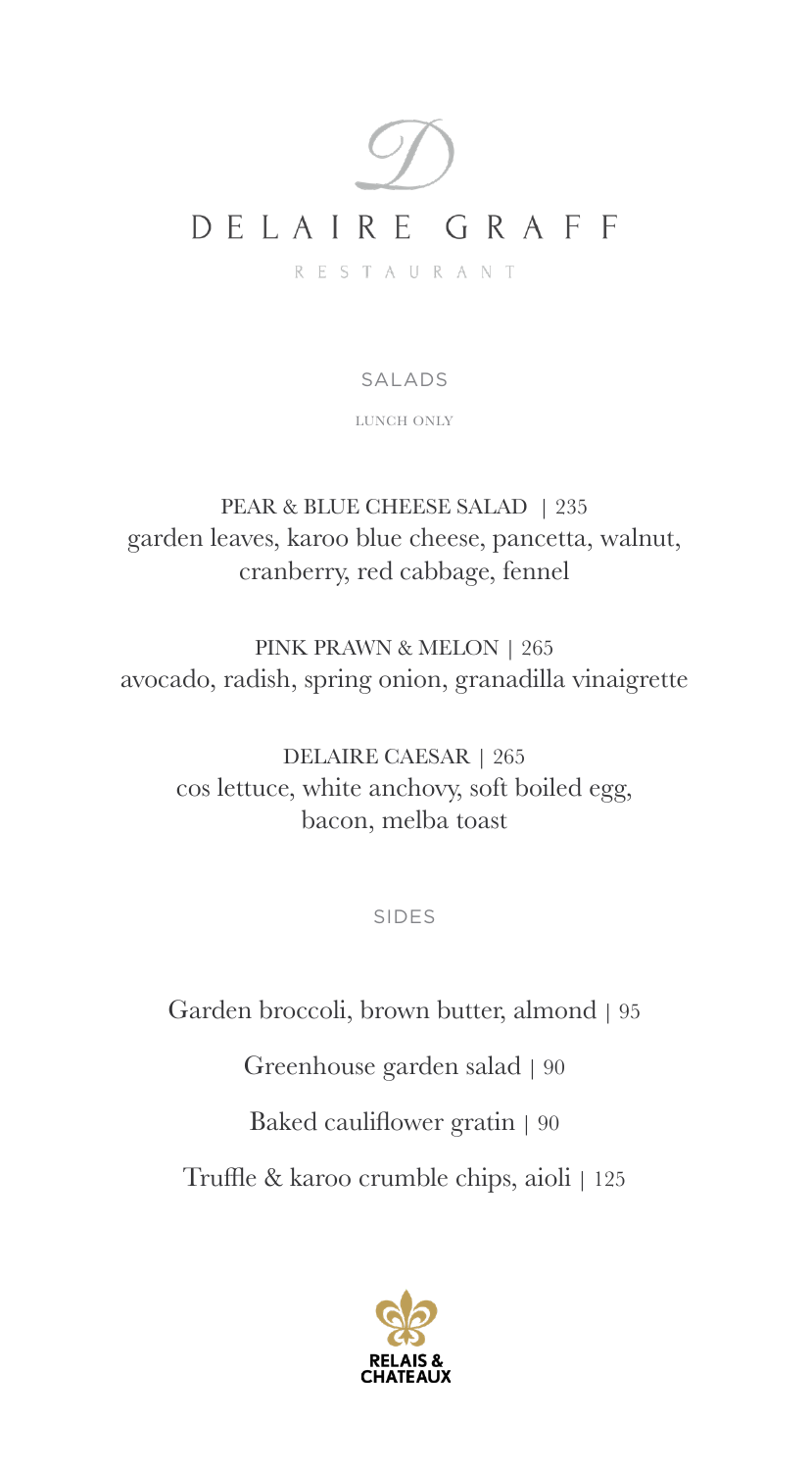# DELAIRE GRAFF **RESTAURANT**

MAIN COURSES

FREE RANGE PORK BELLY | 465 parisian carrot, fennel, pork croquette, ginger jus

WOOD FIRED BONSMARA BEEF | 465 potato gratin, wild mushroom, leek, beef jus

CHIVE GNOCCHI | 355 cauliflower, zucchini, macadamia, truffle, wild mushroom

> FISH OF THE DAY | 455 tomato chutney, mussels, kale, split pea, cashew & coconut velouté

THREE SONS LAMB DUO | 495 celeriac, leek, onion, tomato and garlic jus

SMOKED STANFORD TORTELLINI | 355 brown butter, sage, garden legumes

FREE RANGE ROLLED POUSSIN | 400 mushroom, baby leek, gnocchi

SEAFOOD RISOTTO | 495 langoustine, pink prawn, squid, crab, mussel, pea, charred lemon

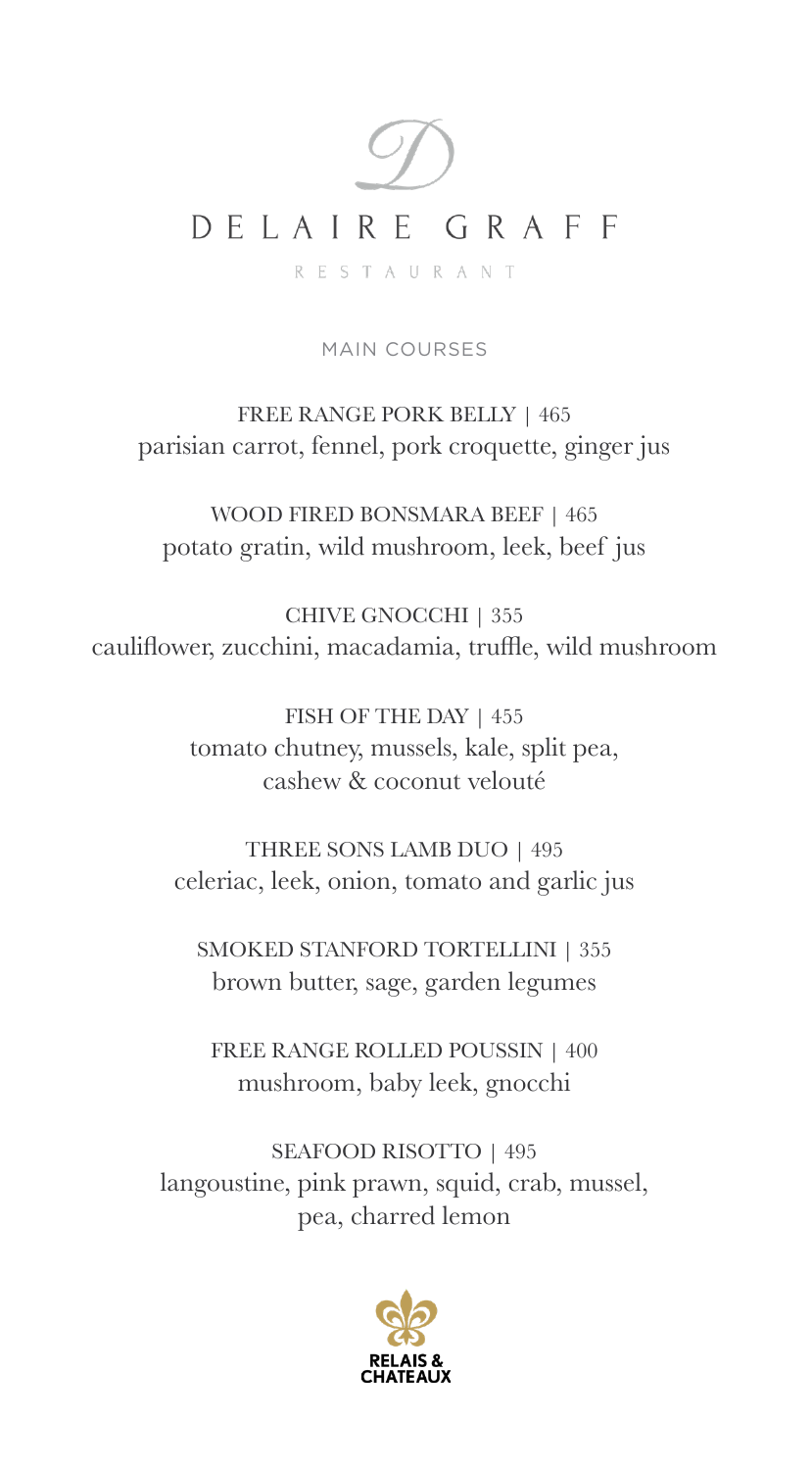

DESSERTS

WHITE CHOCOLATE CHEESE CAKE | 205 pineapple, pawpaw, coconut, lemongrass

QUINCE AND LIQUOREICE NAMELAKA | 215 black current, walnuts, oats

OCOA DARK CHOCOLATE CRÉMEUX | 205 macadamia, coffee, caramel, dulcey milk

> ARTISANAL LOCAL CHEESE | 265 spiced nuts, chutney, melba

\*PLEASE NOTE THIS MENU IS SUBJECT TO SEASONALITY\*

*A discrentionary R20 donation will be added to your bill in support of the FACET Foundation. Please speak to your waiter should you wish to know more information about the work FACET does, or to forgo this donation.* 



STELLENBOSCH | SOUTH AFRICA +27 21 885 8160 | www.delaire.oc.za | reservations@delaire.co.za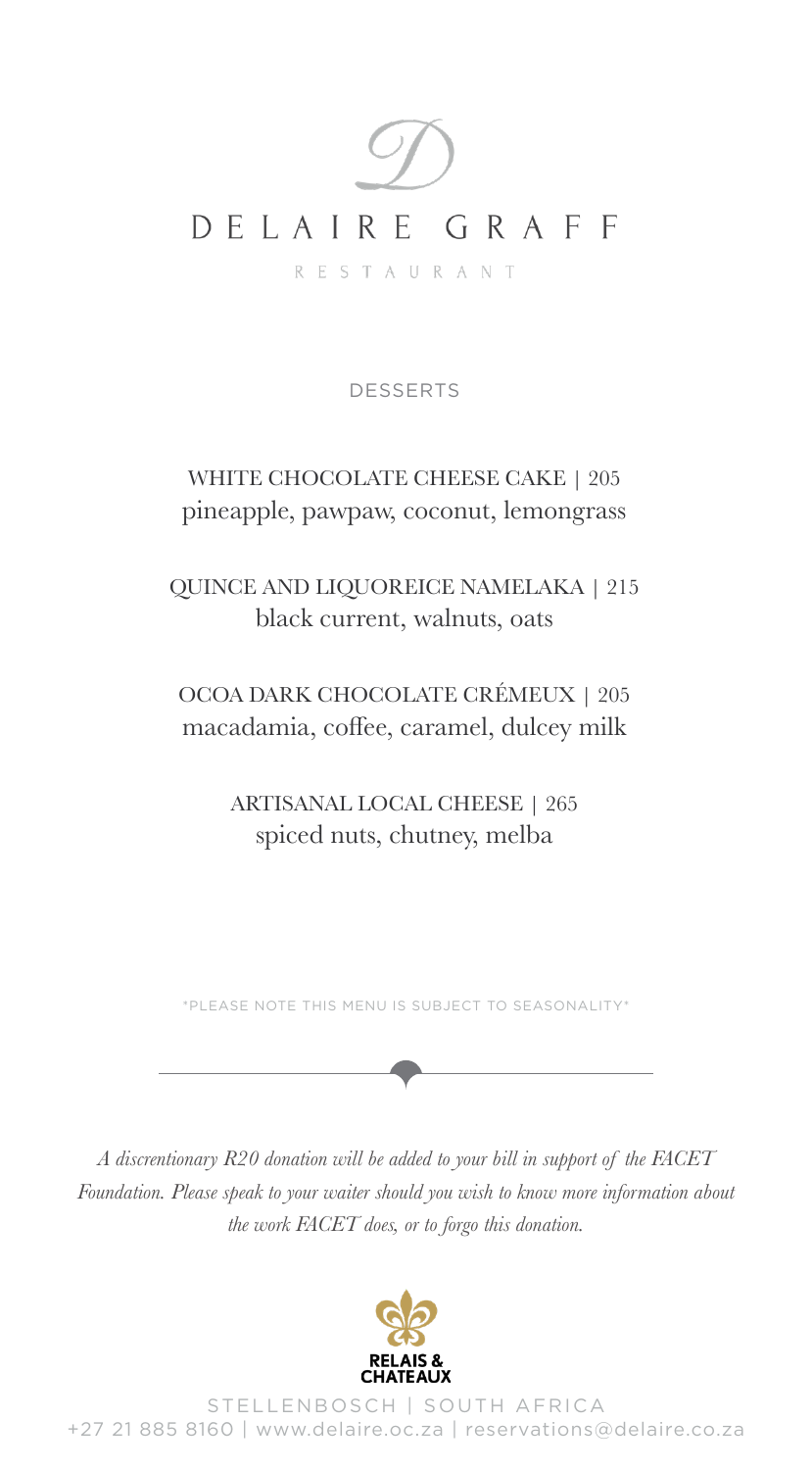

#### PLANT-BASED MENU SELECTION

APPETIZERS

GRILLED CAULIFLOWER | 180 cauliflower, broccoli, raisin, curry, coconut

TEMPURA GARDEN VEGETABLES | 180 vegan miso cheese, teriyaki sauce, sesame oil

ROAST GARDEN BEETROOT | 190 radish, pea, cumin & carrot, seed crisp, vegan cheese

MAINS

HAZELNUT GNOCCHI | 320 cauliflower, zucchini, truffle

ROASTED VEGETABLE RISOTTO | 305 carrots, broccoli, mushroom

ROASTED BUTTERNUT | 310 orzo, tomatoes, vegan cheese, carrots, rice paper crisp

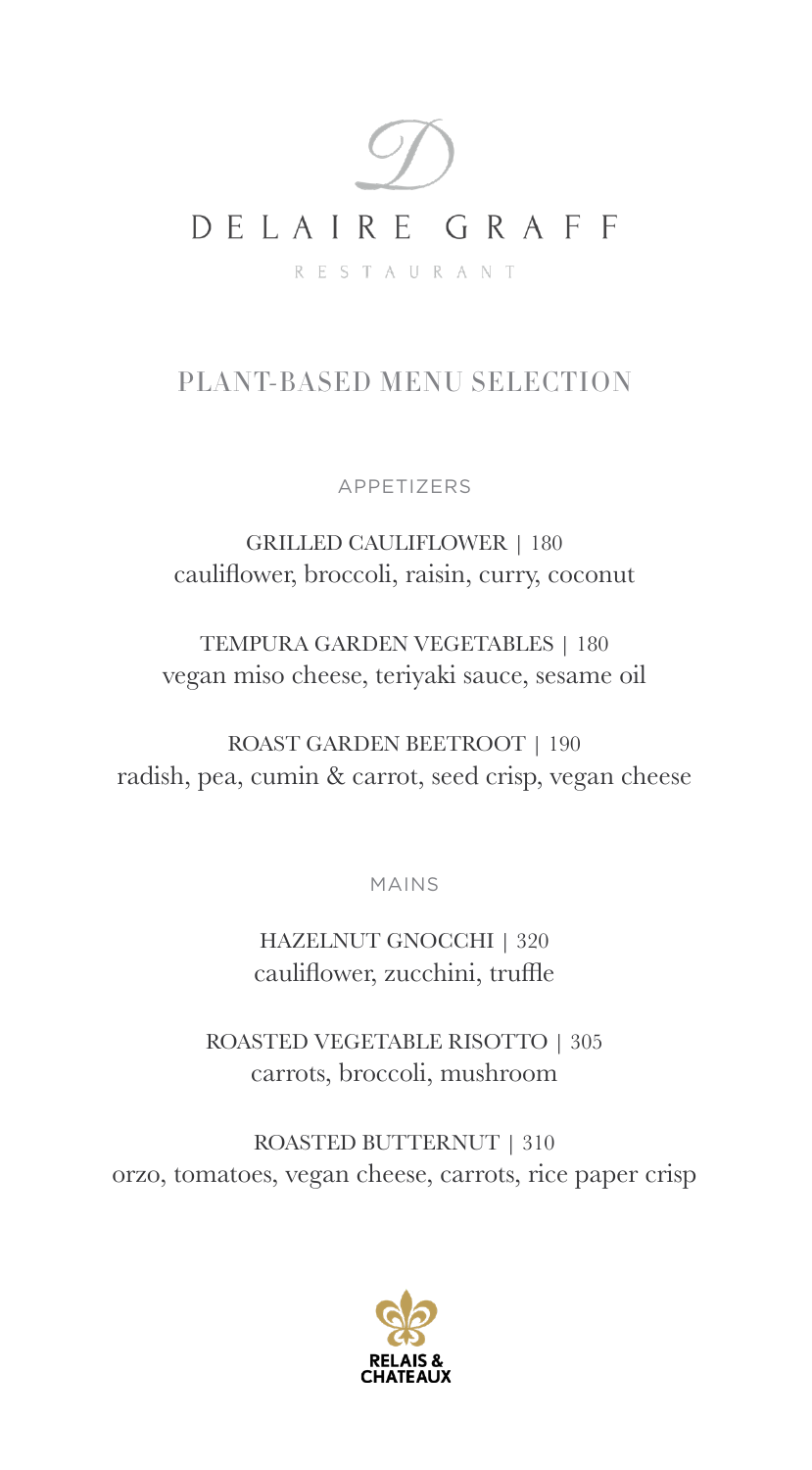

### PLANT-BASED MENU SELECTION

SIDES

Roasted cauliflower, almond, onion | 90 Greenhouse garden salad | 90 Truffle & parsley chips | 125

DESSERTS

#### ASSORTED SORBET | 45

VALRHONA AMATIKA & OAT MILK CREAM | 215 strawberry, rhubarb, almond, shortbread

70% OCOA GANACHE | 180 hazelnut, stone fruit, cherry & mint sorbet

\*PLEASE NOTE THIS MENU IS SUBJECT TO SLIGHT CHANGES\*